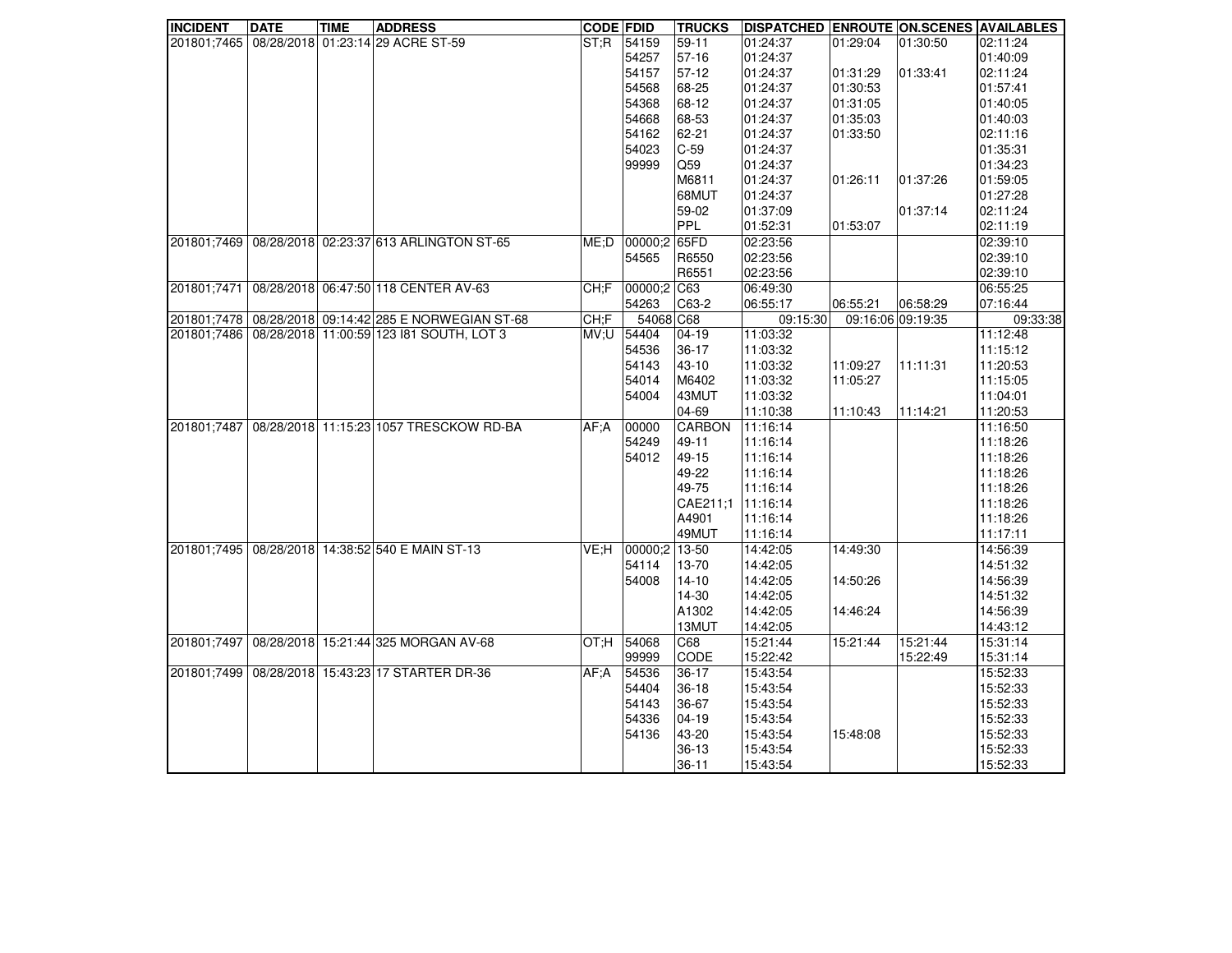| <b>INCIDENT</b> | <b>DATE</b> | <b>TIME</b> | <b>ADDRESS</b>                                                  | <b>CODE FDID</b> |               | <b>TRUCKS</b>     | <b>DISPATCHED ENROUTE ON.SCENES AVAILABLES</b> |          |          |          |
|-----------------|-------------|-------------|-----------------------------------------------------------------|------------------|---------------|-------------------|------------------------------------------------|----------|----------|----------|
|                 |             |             | 201801;7500   08/28/2018   15:59:56 35 S WHITE ST-64            | ST:R             | 54164         | 64-10             | 16:00:24                                       | 16:05:05 | 16:09:31 | 18:13:17 |
|                 |             |             |                                                                 |                  | 54264         | 64-11             | 16:00:24                                       | 16:07:12 | 16:13:24 | 18:28:05 |
|                 |             |             |                                                                 |                  | 54364         | 64-12             | 16:00:24                                       | 16:03:32 | 16:09:22 | 18:28:05 |
|                 |             |             |                                                                 |                  | 54564         | 64-20             | 16:00:24                                       | 16:04:40 | 16:09:26 | 18:28:05 |
|                 |             |             |                                                                 |                  | 54464         | 64-25             | 16:00:24                                       | 16:08:44 | 16:13:25 | 18:28:05 |
|                 |             |             |                                                                 |                  | 54548         | 64-30             | 16:00:24                                       | 16:04:13 |          | 18:28:05 |
|                 |             |             |                                                                 |                  |               |                   |                                                |          | 16:09:28 |          |
|                 |             |             |                                                                 |                  | 54014         | 64-50             | 16:00:24                                       |          |          | 16:05:49 |
|                 |             |             |                                                                 |                  | 54010         | 48-50             | 16:00:24                                       | 16:05:39 | 16:10:01 | 17:21:07 |
|                 |             |             |                                                                 |                  | 54136         | M6401             | 16:00:24                                       | 16:02:37 | 16:12:47 | 18:09:38 |
|                 |             |             |                                                                 |                  | 54404         | 64MUT             | 16:00:24                                       |          |          | 16:01:36 |
|                 |             |             |                                                                 |                  | 54148         | 917MU             | 16:00:24                                       |          |          | 16:01:38 |
|                 |             |             |                                                                 |                  | 54130         | C64-2             | 16:02:07                                       | 16:03:00 | 16:03:52 | 18:28:05 |
|                 |             |             |                                                                 |                  | 54143         | M6402             | 16:02:24                                       | 16:02:30 | 16:06:23 | 18:28:05 |
|                 |             |             |                                                                 |                  | 54005         | 64-50             | 16:06:54                                       | 16:06:58 | 16:08:12 | 18:28:05 |
|                 |             |             |                                                                 |                  | 99999         | 64-13             | 16:20:37                                       |          |          | 16:21:51 |
|                 |             |             |                                                                 |                  |               |                   |                                                |          |          |          |
|                 |             |             |                                                                 |                  | 54026         | $36 - 11$         | 16:20:37                                       | 16:24:43 | 16:30:58 | 18:13:19 |
|                 |             |             |                                                                 |                  |               | $04-19$           | 16:20:37                                       | 16:25:22 | 16:30:53 | 17:50:47 |
|                 |             |             |                                                                 |                  |               | 48-12             | 16:20:38                                       | 16:22:28 | 16:27:29 | 17:32:29 |
|                 |             |             |                                                                 |                  |               | $30 - 15$         | 16:20:38                                       | 16:24:18 | 16:34:10 | 17:22:21 |
|                 |             |             |                                                                 |                  |               | 43-20             | 16:20:38                                       | 16:21:32 | 16:25:02 | 17:28:28 |
|                 |             |             |                                                                 |                  |               | A4502             | 16:20:38                                       |          |          | 16:34:46 |
|                 |             |             |                                                                 |                  |               | PPL               | 16:20:38                                       | 16:26:01 | 17:00:20 | 18:28:05 |
|                 |             |             |                                                                 |                  |               | S989              | 16:25:06                                       |          |          | 16:36:23 |
| 201801;7504     |             |             | 08/28/2018 16:35:15 225 S BALLIET ST-43                         | S                | 54252 52-12   |                   | 16:35:40                                       | 16:41:50 | 17:12:59 | 18:18:28 |
|                 |             |             |                                                                 |                  |               |                   |                                                |          |          |          |
|                 |             |             |                                                                 |                  |               | 52-22             | 16:35:44                                       | 16:41:39 | 17:13:01 | 18:18:26 |
|                 |             |             |                                                                 |                  |               | 52-52             | 16:35:49                                       |          |          | 16:45:03 |
|                 |             |             | 201801;7506 08/28/2018 17:20:47 DELL RD-13/E MAIN ST-13         | AC;C             | 54114         | $14-10$           | 17:21:15                                       | 17:28:53 | 17:37:19 | 17:58:59 |
|                 |             |             |                                                                 |                  | 00000;2 13-50 |                   | 17:21:15                                       | 17:28:12 | 17:31:46 | 17:58:59 |
|                 |             |             |                                                                 |                  | 54008         | 13-70             | 17:21:15                                       |          |          | 17:30:05 |
|                 |             |             |                                                                 |                  |               | A1302             | 17:21:15                                       | 17:25:40 | 17:35:14 | 20:09:04 |
|                 |             |             |                                                                 |                  |               | <b>M13A</b>       | 17:21:15                                       | 17:24:19 | 17:31:24 | 18:38:34 |
|                 |             |             |                                                                 |                  |               | 13MUT             | 17:21:15                                       |          |          | 17:22:04 |
|                 |             |             |                                                                 |                  |               | M13MU             | 17:21:15                                       |          |          | 17:22:02 |
|                 |             |             |                                                                 |                  |               | M <sub>13</sub> B | 17:22:59                                       | 17:23:03 |          | 17:50:58 |
|                 |             |             |                                                                 |                  |               |                   |                                                |          | 17:29:28 |          |
|                 |             |             |                                                                 |                  |               | 14-70             | 17:27:35                                       | 17:27:42 | 17:35:43 | 17:58:59 |
|                 |             |             |                                                                 |                  |               | 13-01             | 17:33:32                                       |          | 17:33:37 | 17:58:59 |
| 201801;7508     |             |             | 08/28/2018 18:35:39 LINCOLN DR-25/MARINER ST-25                 | ∣AC;C            | 54125         | $25 - 10$         | 18:37:19                                       |          | 18:39:00 | 19:11:02 |
|                 |             |             |                                                                 |                  | 54565         | 25-60             | 18:37:19                                       |          | 18:39:00 | 19:11:02 |
|                 |             |             |                                                                 |                  | 54025         | $25 - 15$         | 18:37:19                                       |          | 18:39:00 | 19:11:02 |
|                 |             |             |                                                                 |                  | 00561         | R6550             | 18:37:19                                       |          |          | 18:41:38 |
|                 |             |             |                                                                 |                  | 00000         | A6506             | 18:37:19                                       | 18:38:54 | 18:47:27 | 19:17:39 |
|                 |             |             |                                                                 |                  |               | CAM5S3            | 18:37:19                                       |          |          | 18:40:26 |
|                 |             |             |                                                                 |                  |               | 65MUT             | 18:37:19                                       |          |          | 18:37:54 |
|                 |             |             |                                                                 |                  |               |                   |                                                |          |          |          |
|                 |             |             |                                                                 |                  |               | $25 - 01$         | 18:39:04                                       |          | 18:39:10 | 19:11:02 |
|                 |             |             |                                                                 |                  |               | 25-80             | 18:39:38                                       |          |          | 18:50:51 |
|                 |             |             |                                                                 |                  |               | CAM561;9 18:41:46 |                                                | 18:41:51 |          | 18:53:47 |
| 201801;7509     |             |             | 08/28/2018 18:48:48 228 OWL CREEK RD-65                         | CH;F             | 00000;2       | C65               | 18:49:06                                       |          |          | 18:52:11 |
|                 |             |             |                                                                 |                  |               | C65-1             | 18:49:06                                       |          |          | 18:52:11 |
|                 |             |             |                                                                 |                  |               | C65-2             | 18:49:06                                       | 18:51:34 | 19:00:01 | 19:16:55 |
|                 |             |             |                                                                 |                  |               | C65-3             | 18:49:06                                       |          |          | 18:52:11 |
| 201801;7514     |             |             | 08/28/2018 19:10:39 22 ST PAUL ST-36                            | ME;D             | 54336 36-13   |                   | 19:10:49                                       |          |          | 19:19:59 |
|                 |             |             |                                                                 |                  |               | 36-43             | 19:10:49                                       |          |          | 19:19:59 |
|                 |             |             |                                                                 |                  |               |                   |                                                |          |          |          |
|                 |             |             | 201801;7515   08/28/2018   20:00:06 SUNBURY ST-52/N FRONT ST-52 | CH:F             | 00000;2 C52   |                   | 20:00:29                                       | 20:02:43 | 20:05:44 | 20:16:21 |
|                 |             |             |                                                                 |                  | 54152         | DC52-1            | 20:00:29                                       |          |          | 20:03:06 |
|                 |             |             |                                                                 |                  | 54252         | DC52-2            | 20:00:29                                       |          |          | 20:03:06 |
|                 |             |             |                                                                 |                  | 54352         | DC52-3            | 20:00:29                                       |          |          | 20:03:06 |
|                 |             |             |                                                                 |                  | 54452         | DC52-4            | 20:00:29                                       |          |          | 20:03:06 |
|                 |             |             |                                                                 |                  | 99999         | PHONE             | 20:11:30                                       |          |          | 20:16:21 |